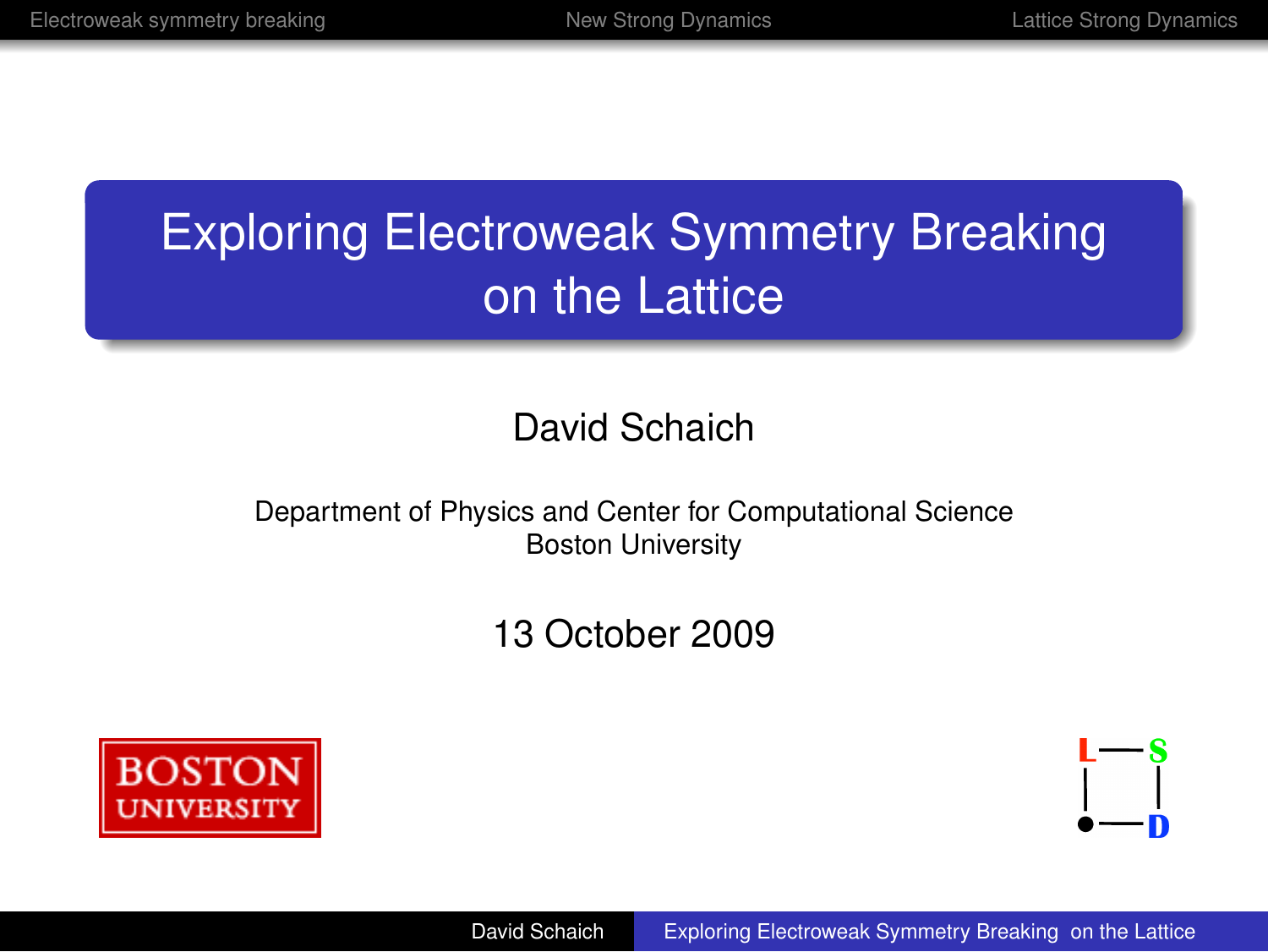## **Outline**

[Electroweak symmetry breaking](#page-2-0)

- 2 [New Strong Dynamics](#page-6-0)
- 3 [Lattice Strong Dynamics](#page-11-0)

### **Avertissement**

- $\triangleright$  Aiming to be "accessible to a non-specialized audience".
- $\blacktriangleright$  Tension between covering background
	- and discussing work in progress.
- $\triangleright$  Some flexibility (and question time) remains.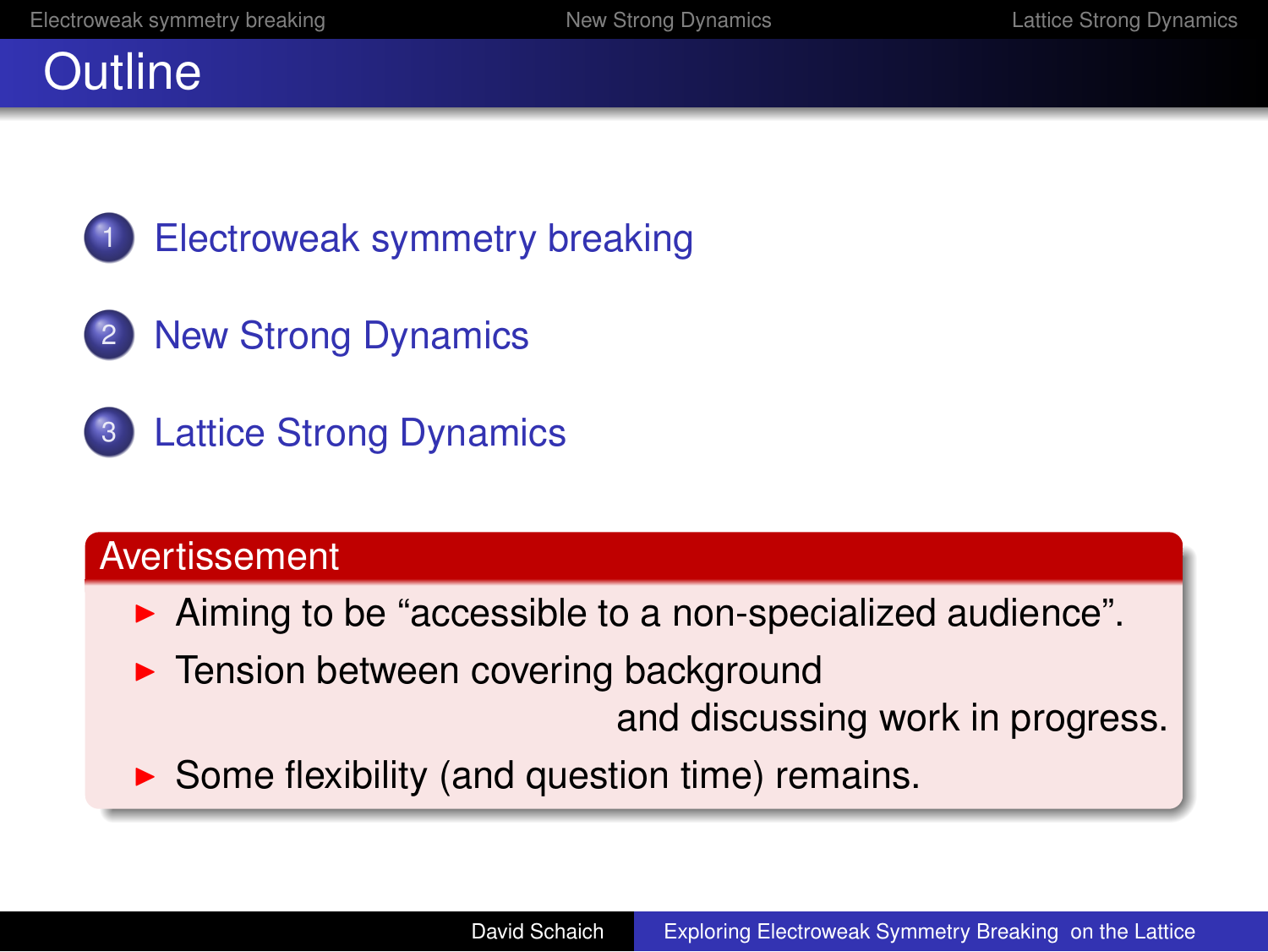## Electroweak symmetry breaking

### How elementary particles acquire mass

The standard model unifies EM and the weak interaction in a spontaneously-broken electroweak gauge theory.

<span id="page-2-0"></span>
$$
SU(2)_L\times U(1)_Y\to U(1)_{em}
$$

- Electroweak symmetry breaking (EWSB) is well-established experimentally.
- **The mechanism of EWSB remains unknown.** one of the greatest mysteries of the standard model.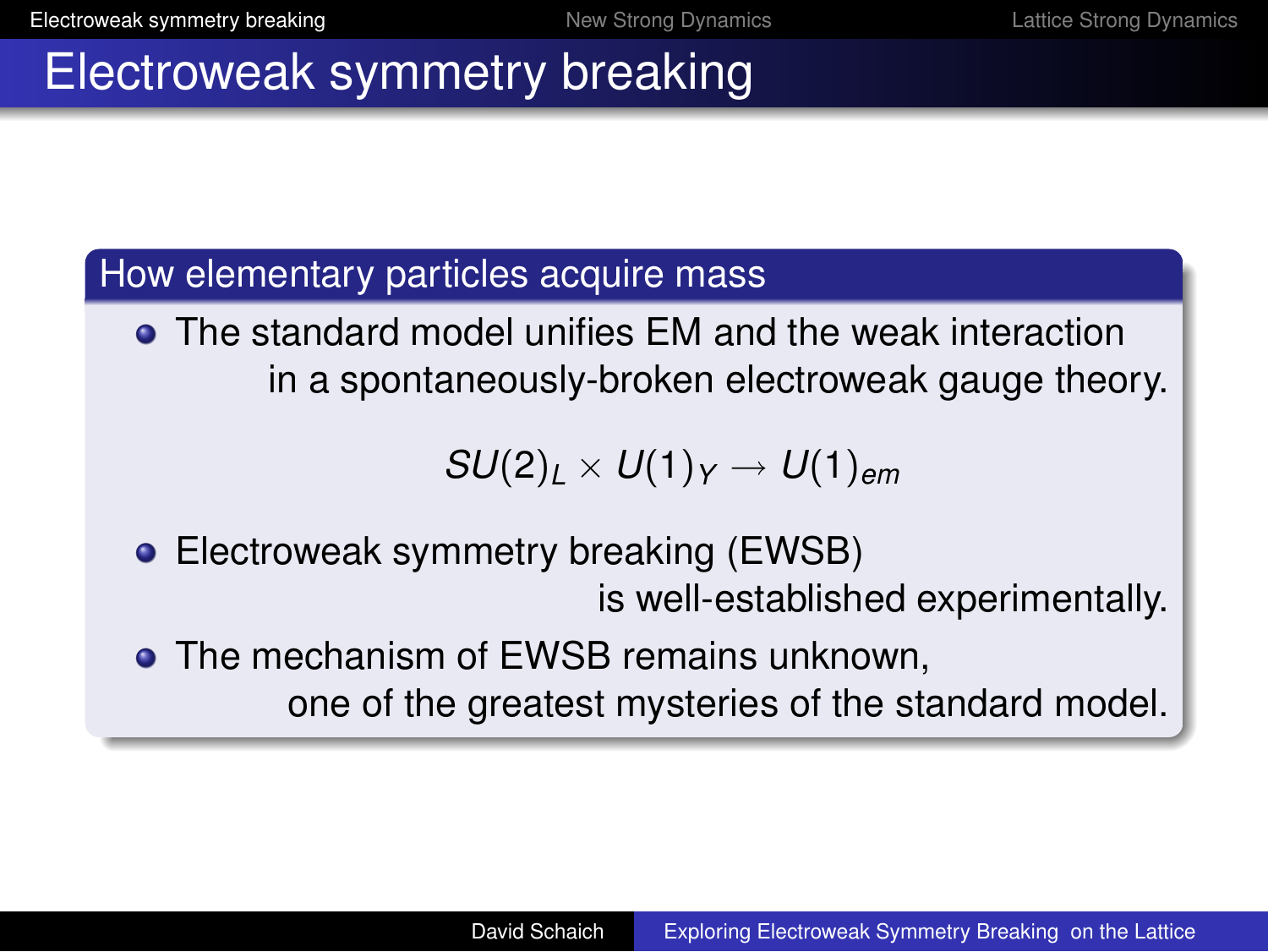# Minimal EWSB mechanism

### Standard Model Higgs Mechanism

- **•** Simplest mechanism introduces a single scalar field  $\phi(x)$ .
- $\phi(x)$  is a complex  $SU(2)$  doublet, with a potential V designed to produce spontaneous symmetry breaking.

• 
$$
V(\phi) = \frac{1}{4}\lambda \left(\phi^{\dagger}\phi - \frac{1}{2}v^2\right)^2
$$
 minimized when  $|\phi|^2 = \frac{1}{2}v^2$ .

**•** Parameterize  $\phi$  in terms of a gauge transformation  $U$ 

$$
\phi(x) = U(x) \frac{1}{\sqrt{2}} \left( \begin{array}{c} v + h(x) \\ 0 \end{array} \right) \qquad \langle h(x) \rangle = 0
$$

• 
$$
v = 2^{-1/4} G_F^{-1/2} = 246 \text{ GeV},
$$
  
but  $\lambda$  and  $m_h = \frac{v}{2} \sqrt{\lambda}$  unknown.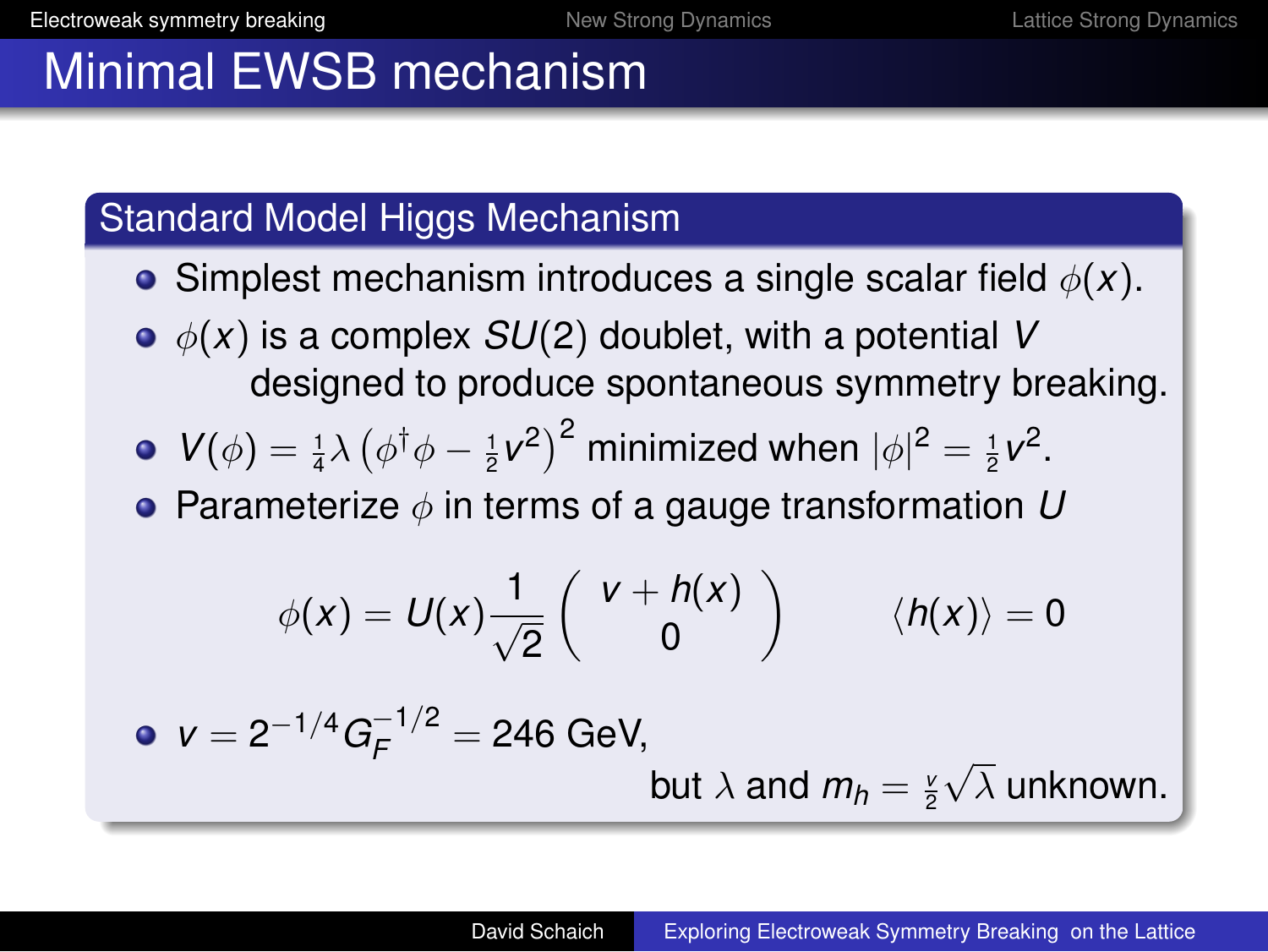# How to eat a Higgs

 $\bullet$  Performing a gauge transformation to eliminate  $U(x)$ , massive vector bosons pop out of  $(D_\mu \phi)^\dagger\, D^\mu \phi.$ 

• 
$$
D_{\mu} = (\partial_{\mu} + \frac{i}{2}g_1B_{\mu})\mathbb{I} - \frac{i}{2}g_2W_{\mu}^a\sigma^a
$$
  
is the gauge covariant derivative.

Relevant terms in  $|D_\mu \phi|^2$ :

$$
\frac{v^2}{8}(1\ 0)\left(\begin{array}{cc}g_2W_\mu^3-g_1B_\mu & g_2(W_\mu^1-iW_\mu^2)\\ g_2(W_\mu^1+iW_\mu^2) & -g_2W_\mu^3-g_1B_\mu\end{array}\right)^2\left(\begin{array}{c}1\\ 0\end{array}\right)
$$
  
= 
$$
\frac{g_2^2v^2}{8}(1\ 0)\left(\begin{array}{cc}(g_1^2+g_2^2)^{1/2}Z_\mu/g_2 & \sqrt{2}W_\mu^+\\ \sqrt{2}W_\mu^- & \cdots \end{array}\right)^2\left(\begin{array}{c}1\\ 0\end{array}\right)
$$
  
= 
$$
M_W^2W^{+\mu}W_\mu^- + \frac{1}{2}M_Z^2Z^\mu Z_\mu
$$

Also get fermion masses from λ*<sup>e</sup>* (*e<sup>L</sup>* ν*L*) *v* 0  $\bigg\}$   $e_R$ , etc.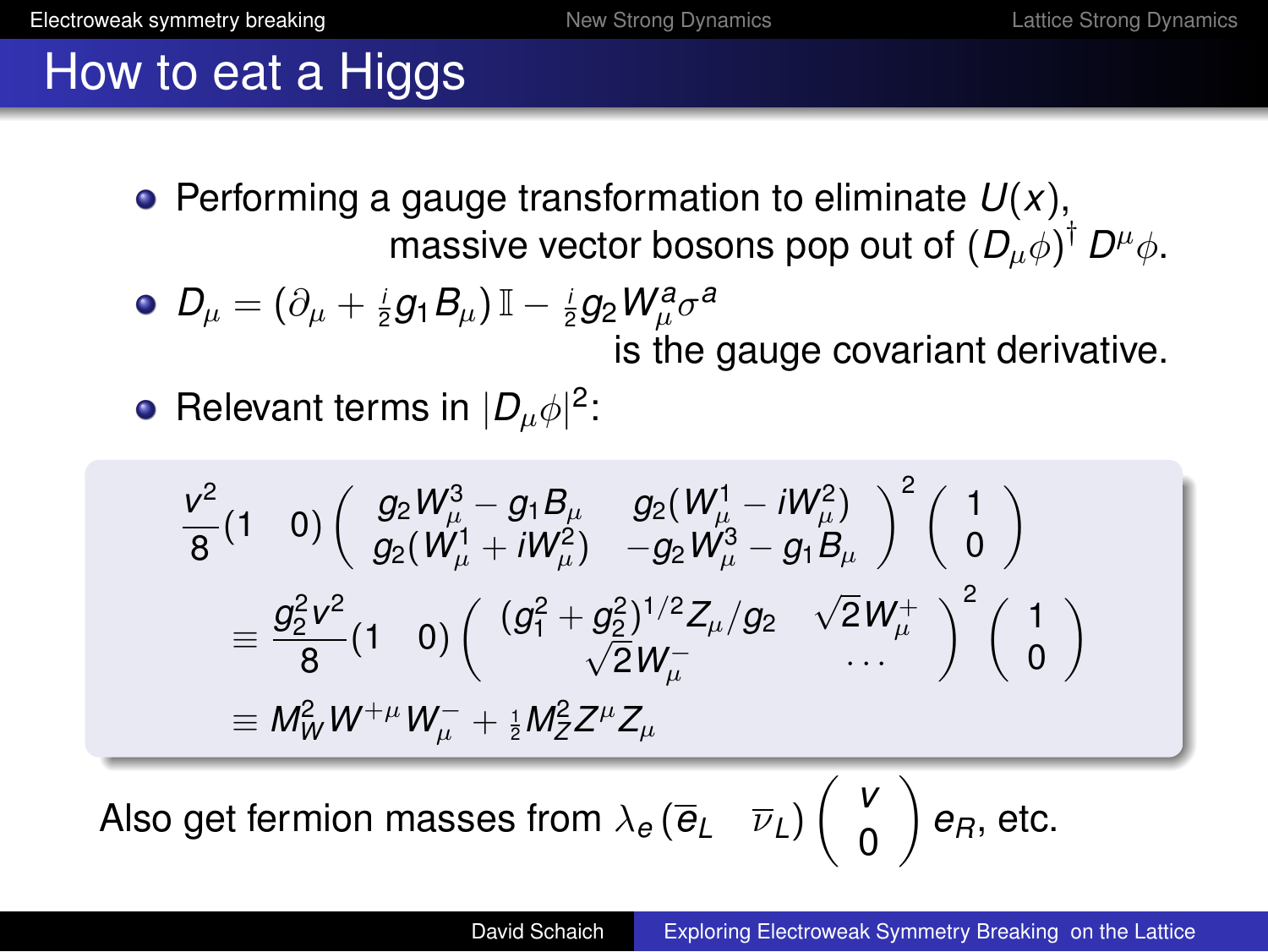# Shortcomings of the minimal model

- **Ad hoc**: New type of particle with particular potential. All fermion masses and mixings arbitrary free parameters.
- **Trivial:**  $\beta > 0$ Must be new physics, or else Higgs decouples. Also holds nonperturbatively.
- **Unnatural**: Quadratically sensitive to highest energies. Fine-tuning required to maintain hierarchy.

$$
\lambda(\mu) \simeq \frac{\lambda(\Lambda)}{1 + (24/16\pi^2)\lambda(\Lambda)\log(\Lambda/\mu)} \Longrightarrow \Lambda \simeq m_h \exp\left(\frac{4\pi^2 v^2}{3m_h^2}\right)
$$

$$
m_h = 115 \text{ GeV} \Longrightarrow \Lambda \sim 10^{28} \text{ GeV}
$$

$$
m_h = 700 \text{ GeV} \Longrightarrow \Lambda \sim 1000 \text{ GeV}.
$$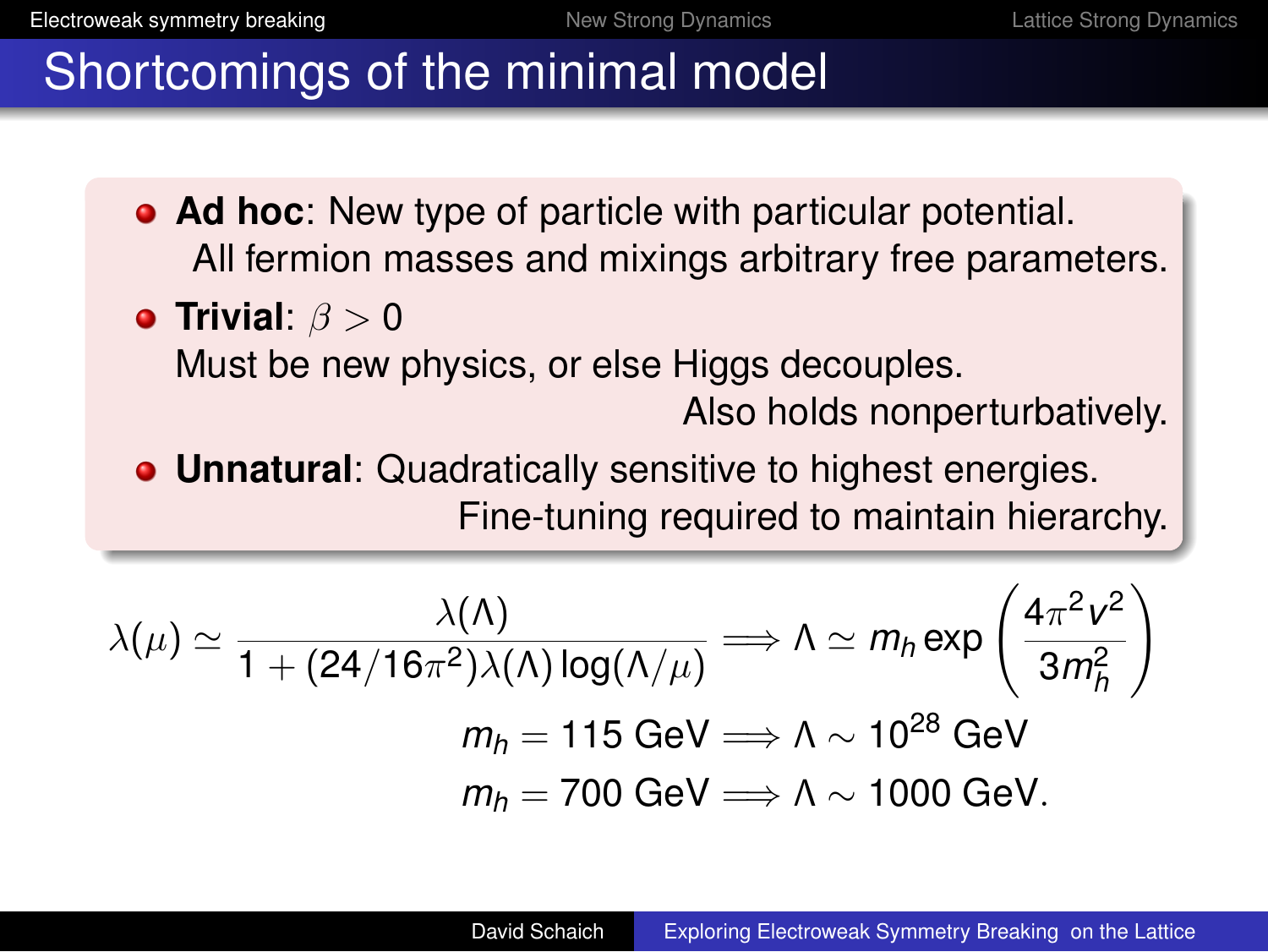## An alternative: how to eat a pion

• Pions: 
$$
t^2 \text{Tr} \left[ (D_{\mu} \Sigma)^{\dagger} D^{\mu} \Sigma \right] / 4 \text{ where}
$$
\n
$$
\Sigma = \exp(2i\sigma^2 \pi^a / f) \sim q_L \overline{q}_R
$$
\n
$$
D_{\mu} = \mathbb{I} \partial_{\mu} - \frac{i}{2} g_2 \mathcal{W}_{\mu}^a \sigma^a \qquad \mathcal{W}_{\mu}^a = \left( W_{\mu}^1, W_{\mu}^2, W_{\mu}^3 - g_1 B_{\mu} / g_2 \right)
$$
\n• Relevant terms in  $t^2 \text{Tr} |D_{\mu} \Sigma|^2 / 4$ :  
\nDynamical Electroweak Symmetry Breaking (Technicolor)  
\n
$$
(\partial_{\mu} \pi^a)^2 - f g_2 (\partial^{\mu} \pi^a) \mathcal{W}_{\mu}^a / 2 + f^2 g_2^2 (\mathcal{W}_{\mu}^a)^2 / 16 = \left[ f g_2 \mathcal{W}_{\mu}^a / 4 - \partial_{\mu} \pi^a \right]^2
$$

$$
= f2g22 [(Wμ1)2 + (Wμ2)2] /8 + f2(g22 + g12)Zμ2/8
$$
  

$$
\equiv MW2 W+\mu Wμ- + 1/2MZ2Z\muZμ
$$

- With  $f = v$ , same masses and fields as before.
- No fermion masses yet,

<span id="page-6-0"></span>but can "extend" technicolor to produce them.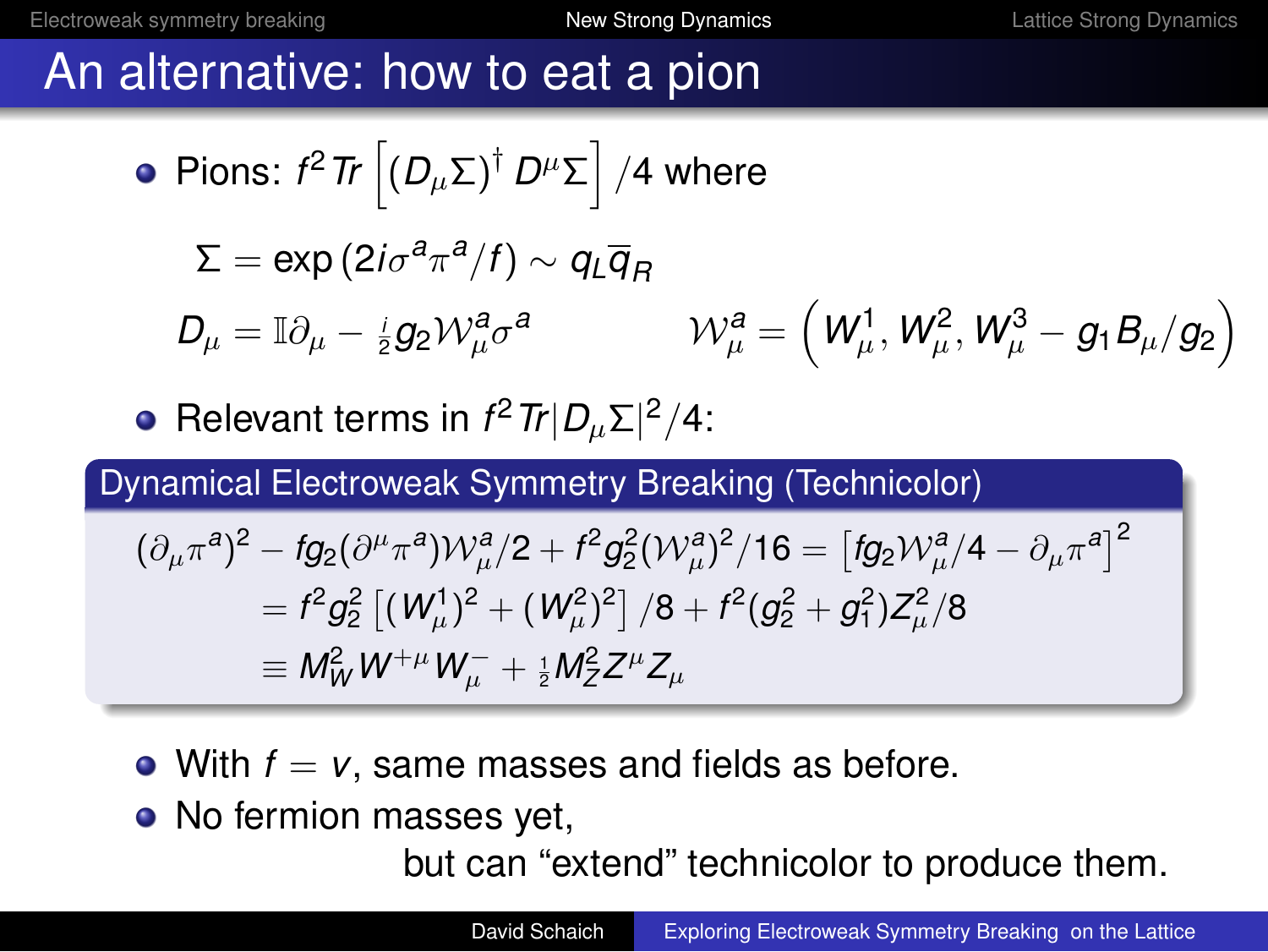# Extended technicolor



Top quark mass too close to electroweak (technicolor) scale.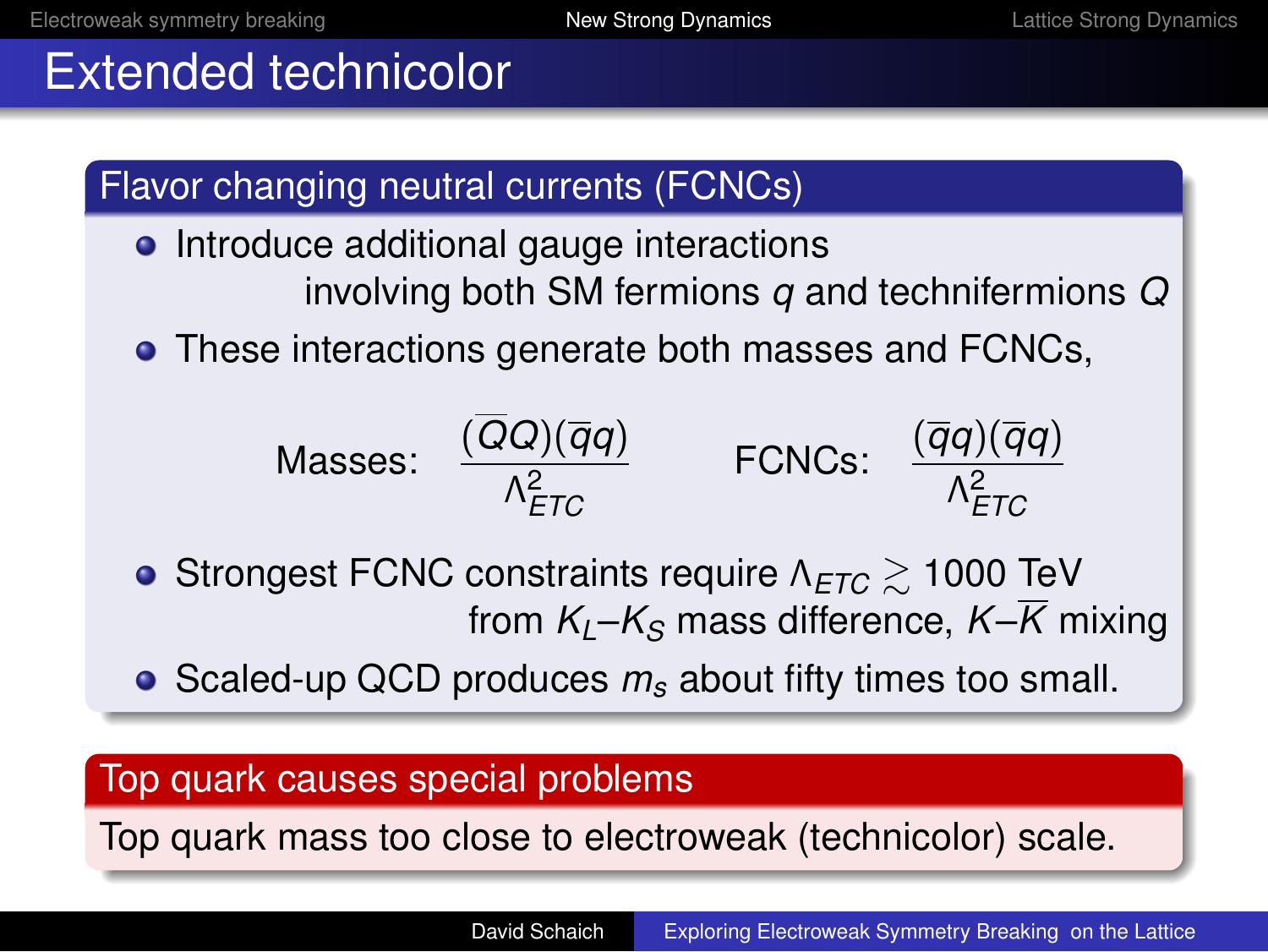# Precision electroweak observables

*S* parameter related to splitting of the vector and axial spectra

$$
S = \frac{1}{3\pi} \int_0^\infty \frac{ds}{s} \left[ \rho_V(s) - \rho_A(s) \right]
$$
  
=  $-4\pi \frac{d}{dq^2} \left[ \Pi_{VV}(q^2) - \Pi_{AA}(q^2) \right]_{q^2=0}$   

$$
\Pi_{VV}^{\mu\nu}(q) = ig^{\mu\nu} \Pi_{VV}(q^2) + (q^{\mu}q^{\nu} \text{ terms})
$$
  
=  $\int d^4 x e^{-iq \cdot x} \langle \overline{\psi}(x) \gamma^{\mu} \psi(x) \overline{\psi}(0) \gamma^{\nu} \psi(0) \rangle$ 

Example: vector meson dominance,

$$
\rho_{V/A}(s)=f_{V/A}^2\delta(s-m_{V/A}^2)\Rightarrow S\propto f_V^2/m_V^2-f_A^2/m_A^2.
$$

Also appears in chiral perturbation theory and elsewhere.

*T* parameter related to custodial symmetry,  $M_W^2 = M_Z^2 \cos^2 \theta_W$ .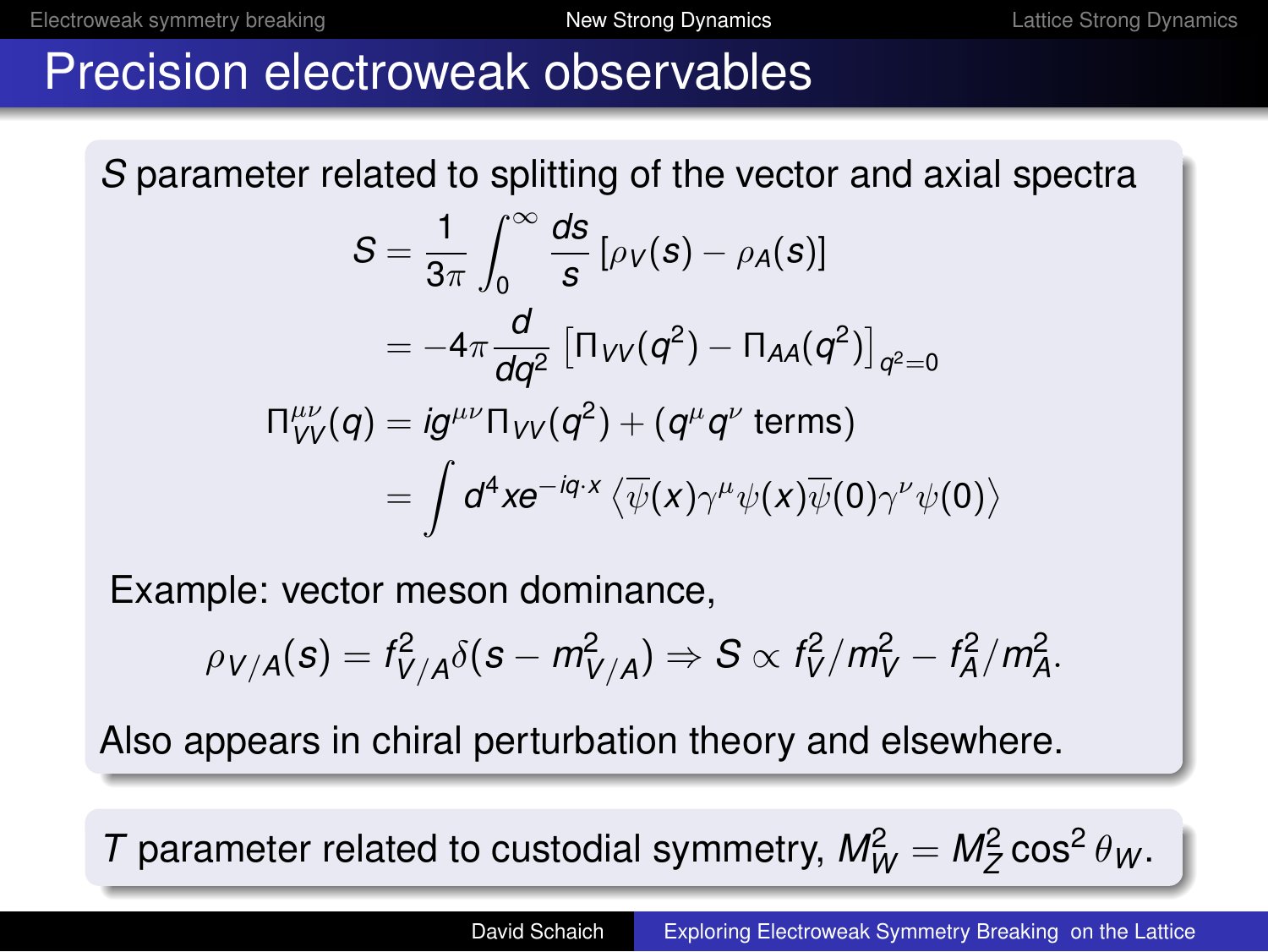## Precision electroweak observables

### Prediction for *S* from scaled-up QCD is in roughly 2.5 $\sigma$  disagreement with experiment.



Need to subtract Higgs effects to isolate new physics.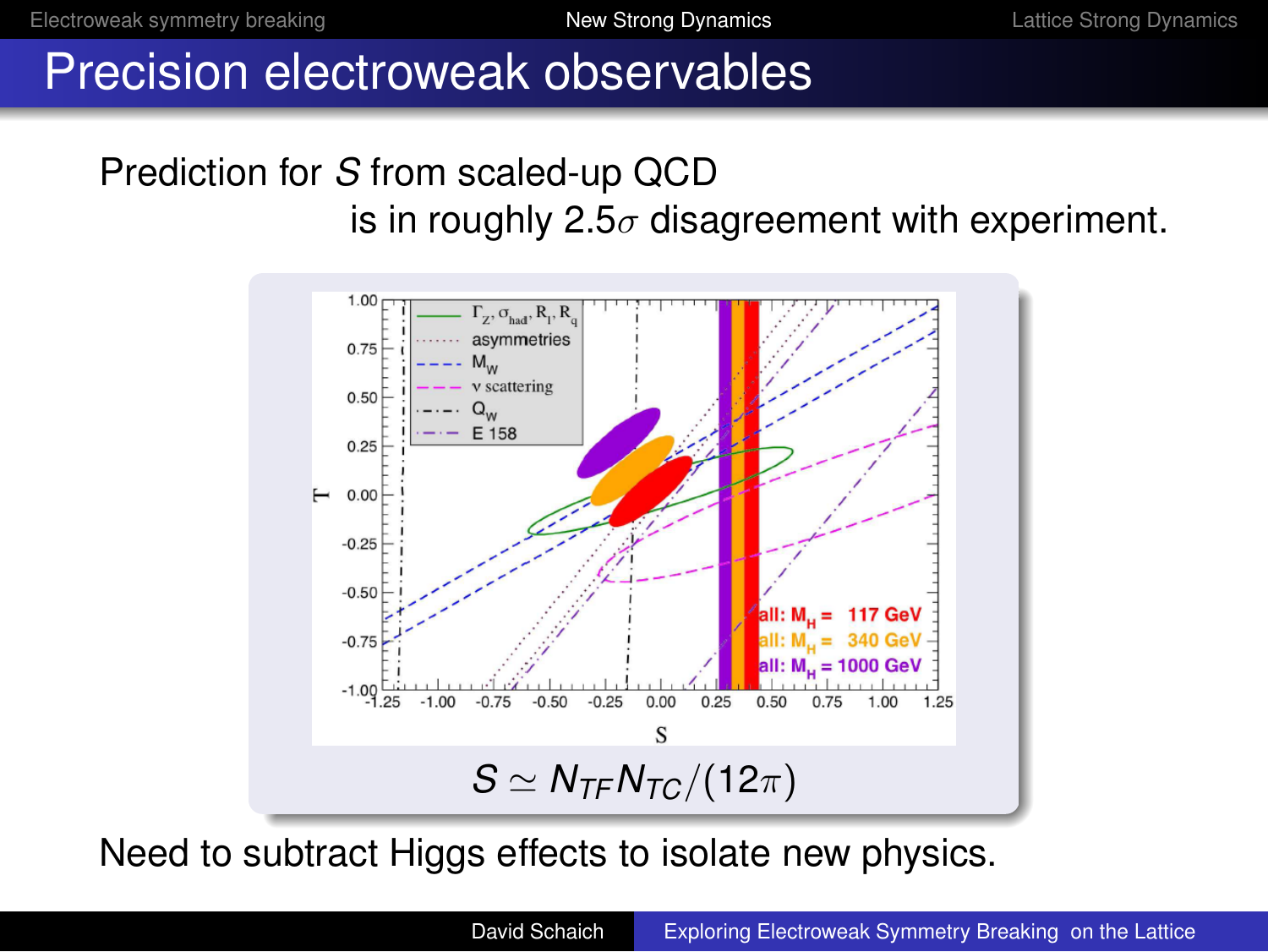# Technicolor must go beyond QCD

- Scaled-up QCD ruled out.
- **•** Technicolor can look completely different.
- Approximate conformality ("walking") might solve many problems (not top).
- Walking may result from simply increasing the number of quark flavors.
- Little known beyond QCD: lattice can help





David Schaich [Exploring Electroweak Symmetry Breaking on the Lattice](#page-0-0)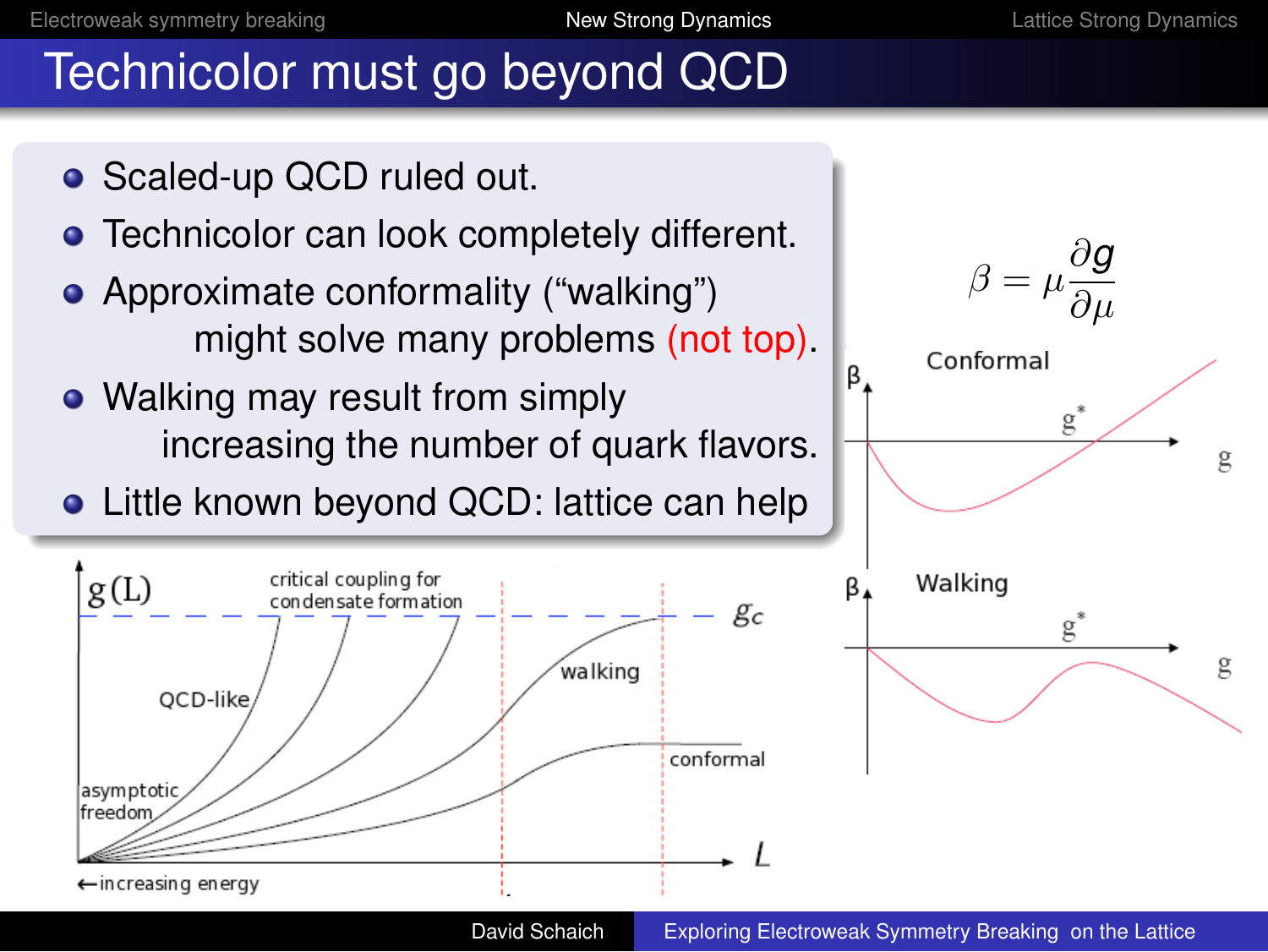# Lattice gauge theory

Nonperturbative calculations from first principles

- Regularize quantum field theories by formulating them on a discrete spacetime lattice.
- "Only" millions of degrees of freedom,

<span id="page-11-0"></span>simulated stochastically.

Typical approach: "hybrid Monte Carlo" hamiltonian evolution followed by Metropolis step.

### Need unphysically large quark masses

- Bound state Compton wavelengths need to fit in "box" to reduce effects of finite lattice size.
- Critical slowing down in chiral limit,  $m_q \to 0$ .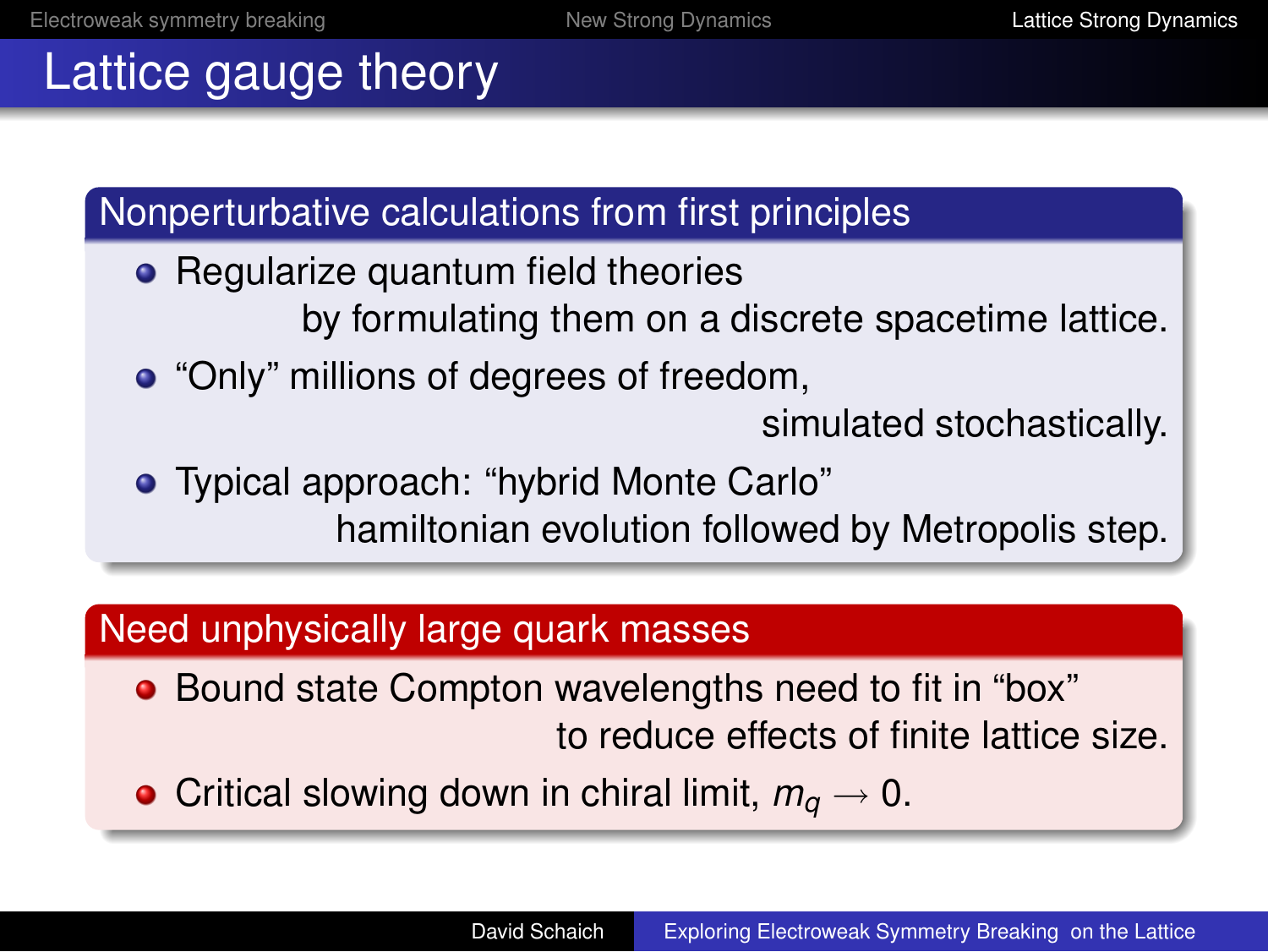# Chiral fermions on the lattice

A longstanding and difficult problem

- Quark masses break chiral symmetry, as do most lattice fermion discretizations.
- **•** Interested in *spontaneous* chiral symmetry breaking, need to minimize *explicit* chiral symmetry breaking.

### Domain wall fermions

- Chiral symmetry breaking exponentially suppressed, encapsulated in "residual mass" *mres*.
- Need to introduce fifth dimension of length  $L_s$ ,
	- $m_{res} \rightarrow 0$  as  $L_s \rightarrow \infty$ .
- Typically  $L_s = 16$ , still significant computational cost.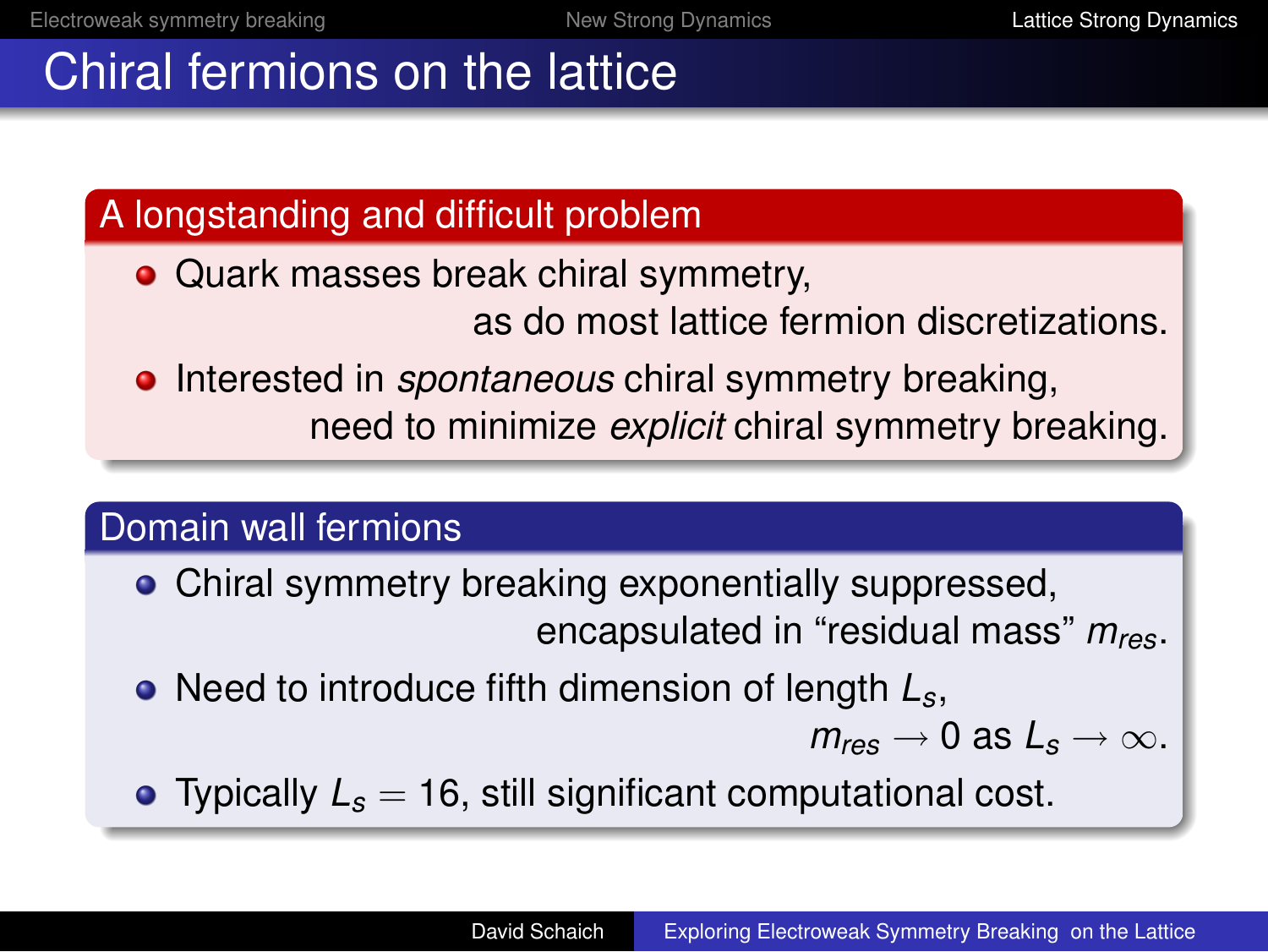### Lattice explorations beyond QCD

### Many possible gauge groups, colors, flavors, representations.



#### Computational cost increases  $\propto \mathcal{N}_t^{3/2}$  $f_f^{3/2}$ ,  $N_c^3$ ,  $d(R)^3$ .

David Schaich [Exploring Electroweak Symmetry Breaking on the Lattice](#page-0-0)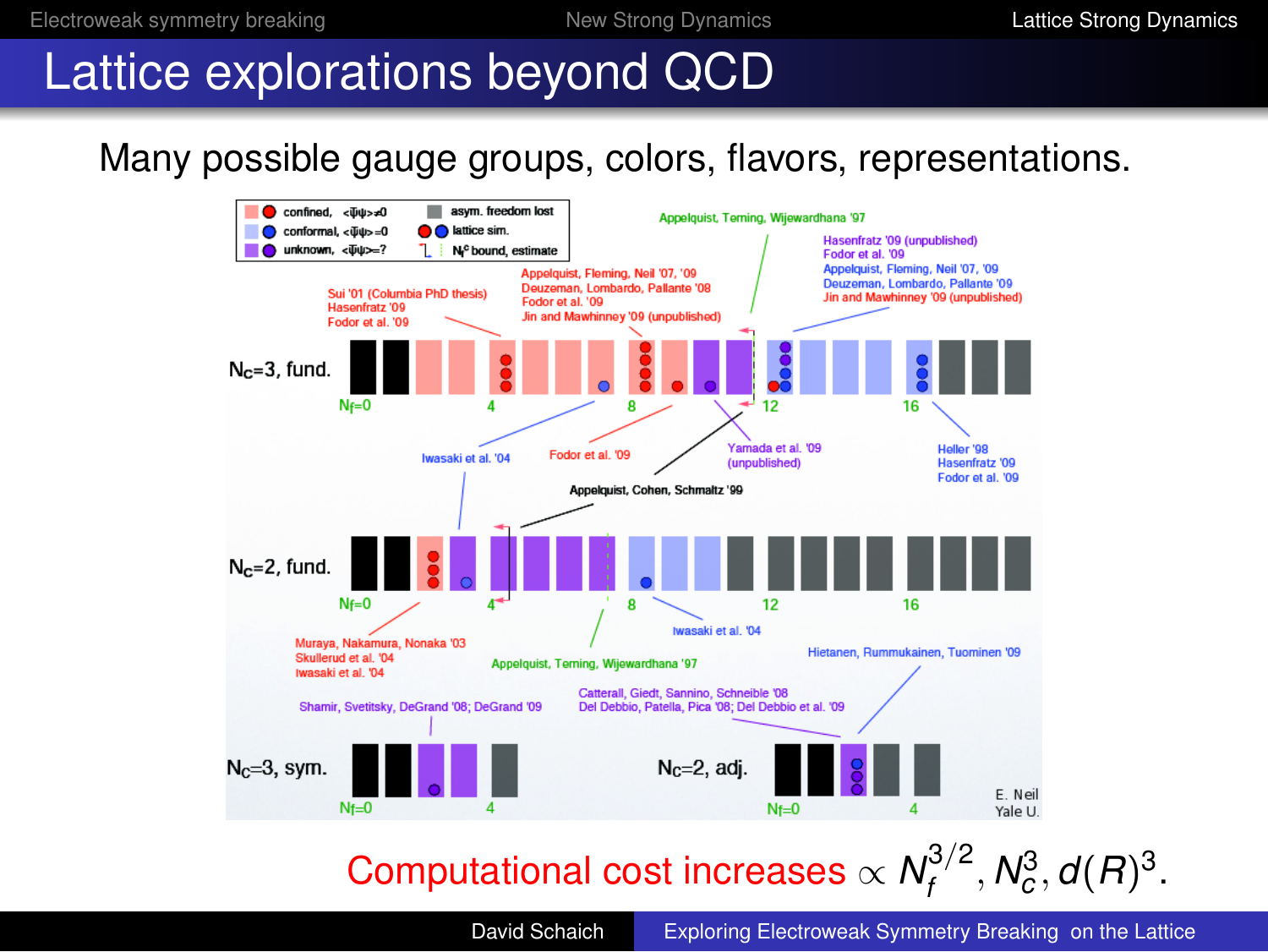# Lattice Strong Dynamics Collaboration

Argonne James Osborn Boston Adam Avakian, Ron Babich, Rich Brower, Saul Cohen, Claudio Rebbi, DS Harvard Mike Clark Livermore Michael Cheng, Ron Soltz, Pavlos Vranas UC Davis Joe Kiskis Yale Tom Appelquist, George Fleming, Ethan Neil, Gennady Voronov

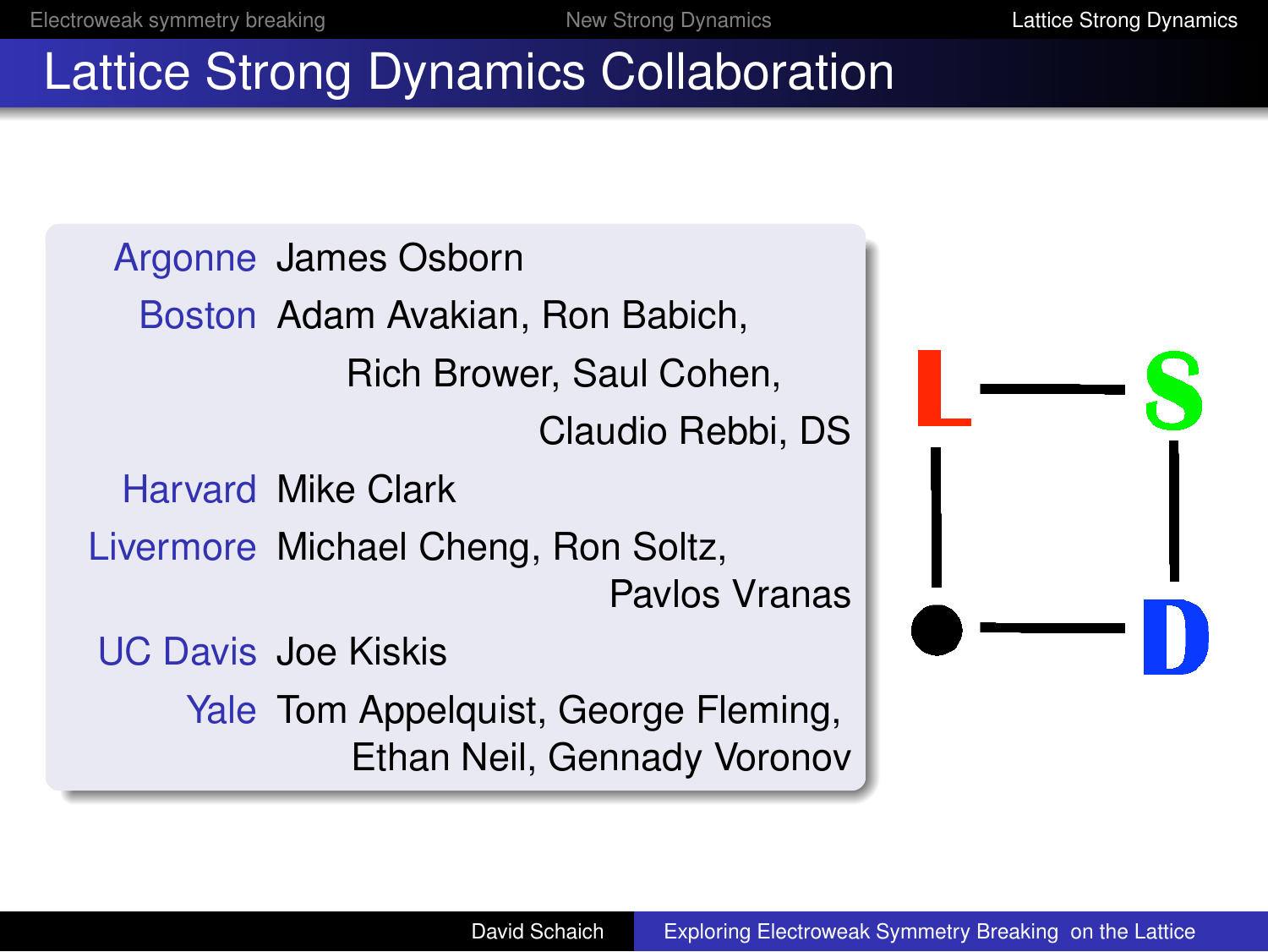# Lattice Strong Dynamics Collaboration

### Lattice Strong Dynamics program

- Carried out step-scaling studies with  $N_f = 8$ , 12 flavors, finding  $N_f = 12$  conformal,  $N_f = 8$  not.
- Finishing studies of  $N_f = 6$  spectrum and condensate compared to  $N_f = 2$  (QCD).
- Similar studies for  $N_f = 9$  getting underway.
- Work in progress: calculation of *S* parameter,

comparing  $N_f = 6$  to  $N_f = 2+1$  and  $N_f = 2$ .

• Drawing board:  $N_f = 10$  step scaling; studies with  $N_c = 2$ .

### Pushing the limits

of current computational resources and capabilities.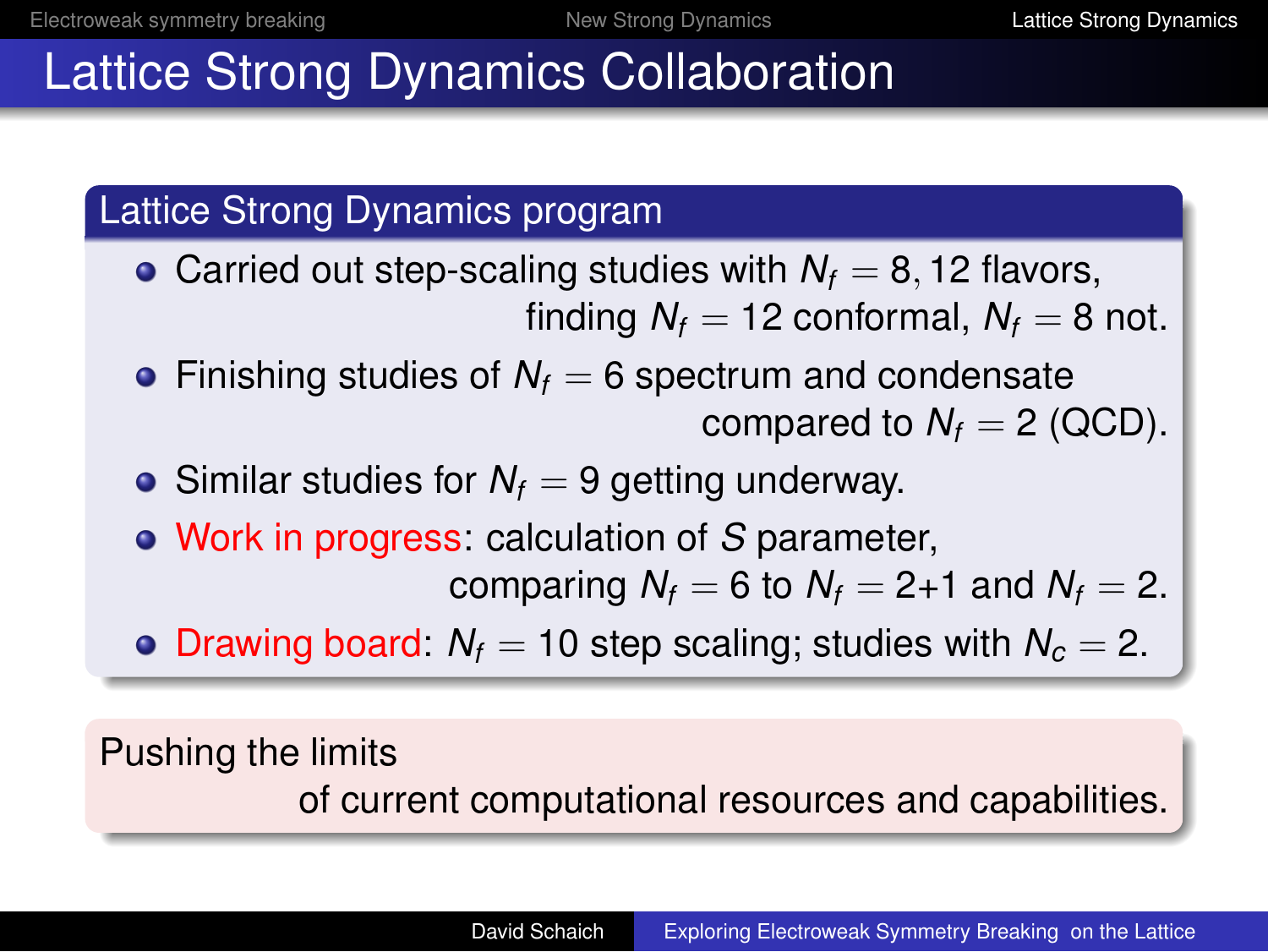## Latest LSD result: condensate enhancement

- Recall that in extended technicolor, Masses:  $(\overline{Q}Q)(\overline{q}q)/\Lambda_{ETC}^2$  FCNCs:  $(\overline{q}q)(\overline{q}q)/\Lambda_{ETC}^2$
- Larger  $\left\langle \overline{Q}Q\right\rangle$  would weaken FCNC constraints.
- $\bullet$  0910.2224:  $N_f = 6$  produces  $\geq 50\%$  enhancement in  $\langle \overline{\psi}\psi \rangle/F^3 = M^2/(2mF).$



David Schaich [Exploring Electroweak Symmetry Breaking on the Lattice](#page-0-0)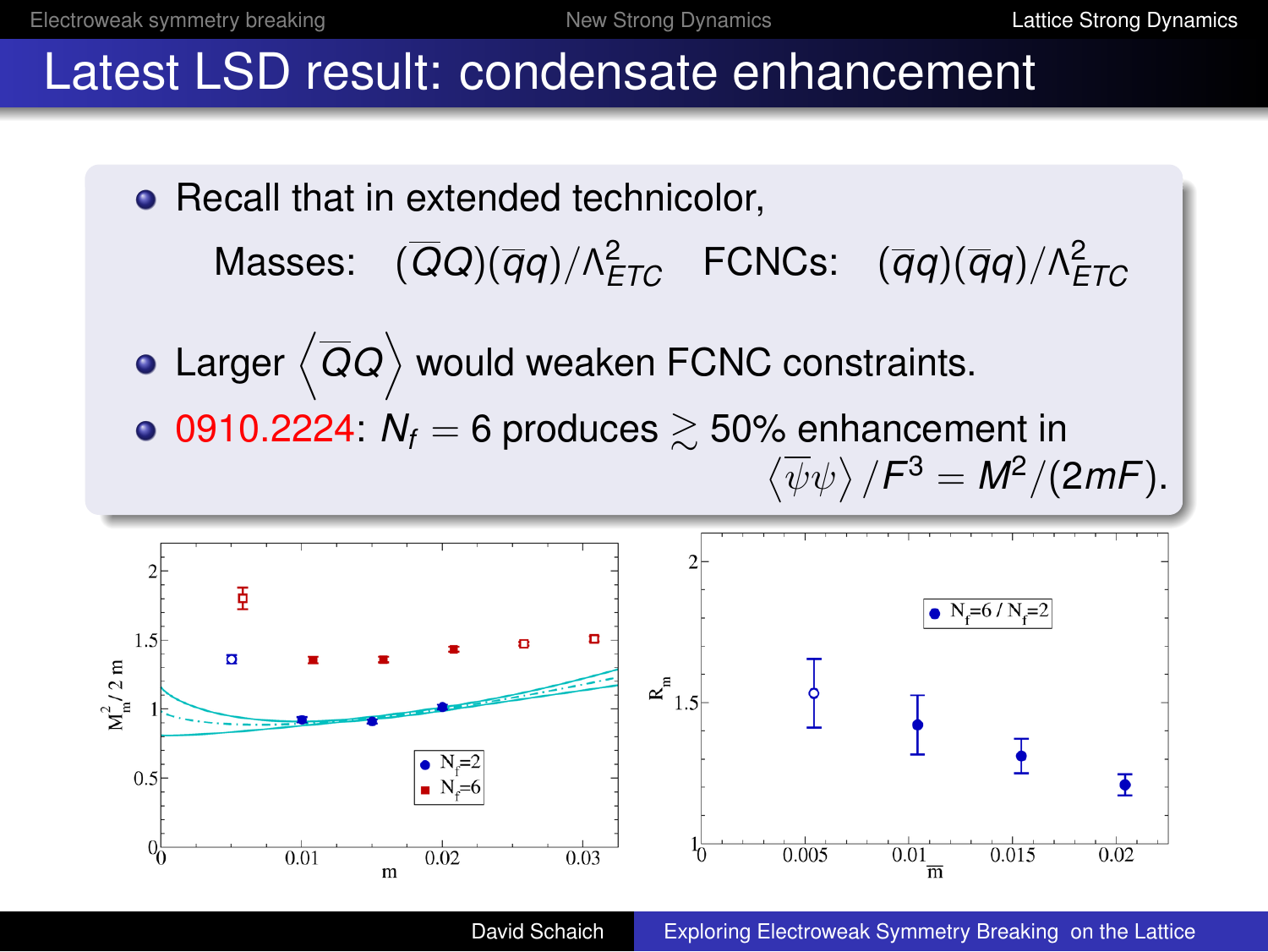# *S* parameter on the lattice

- **Recall QCD-like** *S* too large compared to experiment.
- Can argue qualitatively that walking reduces *S*: expect degenerate vector and axial spectra.
- Can we get quantitative, nonperturbative measurements of *S* on the lattice?

### Other groups are also working on this

- $\bullet$  0806.4222: JLQCD Collaboration measures  $S = 0.38(4)$ for  $N_f = 2$  overlap fermions.
- $\bullet$  0909.4931: Edinburgh group measures  $S = 0.42(7)$ for  $N_f = 2+1$  domain wall fermions.

Also find good agreement with vector meson dominance.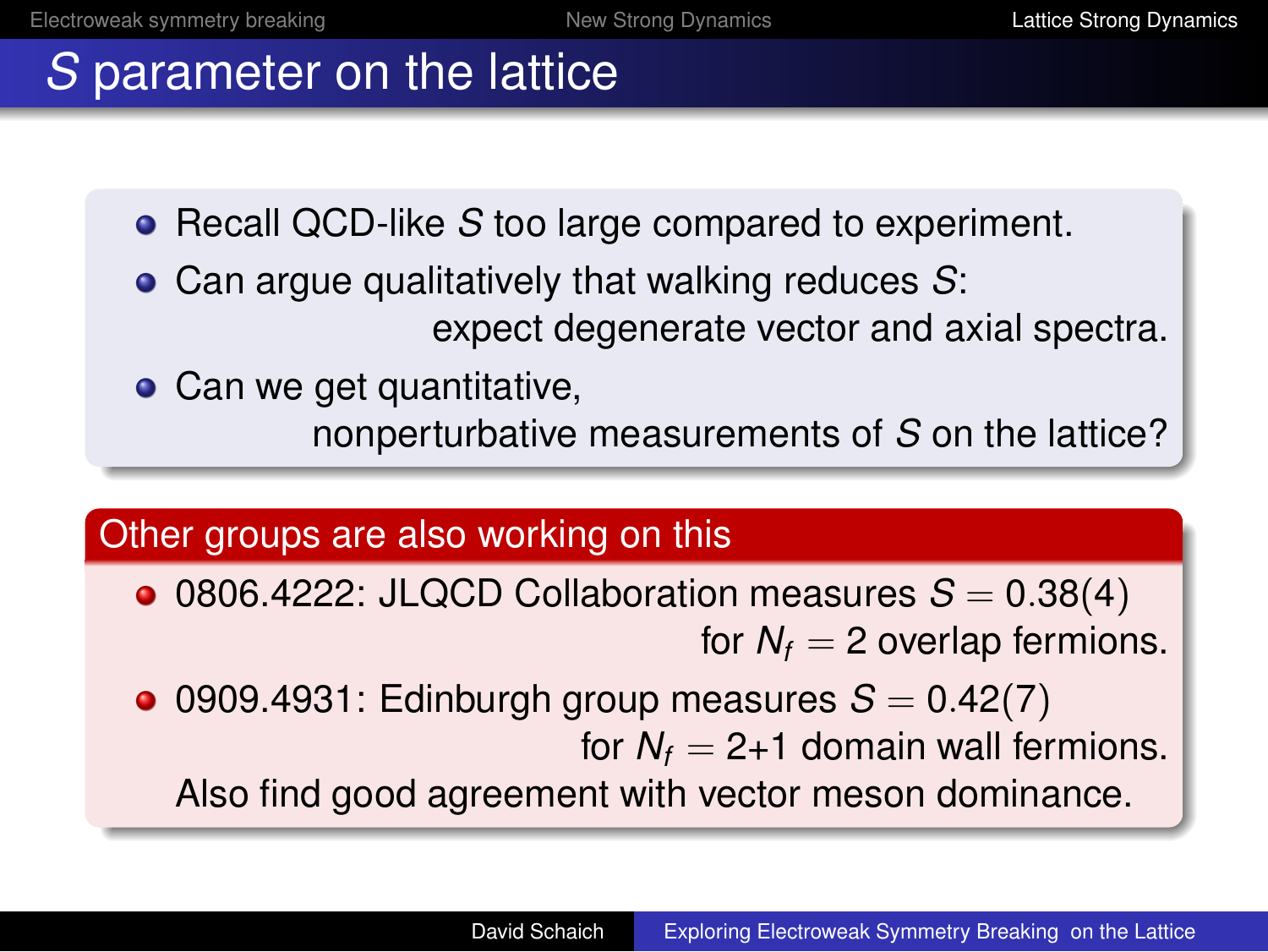# Stiff competition

 $\bullet$  0806.4222: JLQCD Collaboration measures  $S = 0.38(4)$ for  $N_f = 2$  overlap fermions.  $\bullet$  0909.4931: Edinburgh group measures  $S = 0.42(7)$ for  $N_f = 2+1$  domain wall fermions.

- Both extract *S* by fitting to chiral perturbation theory.
- **o** LSD Collaboration has found

that  $\chi$ PT more difficult for larger  $N_f.$ 

- **Good news: Edinburgh group** uses different lattices and methods than we do.
- Bad news: what they use is likely superior.